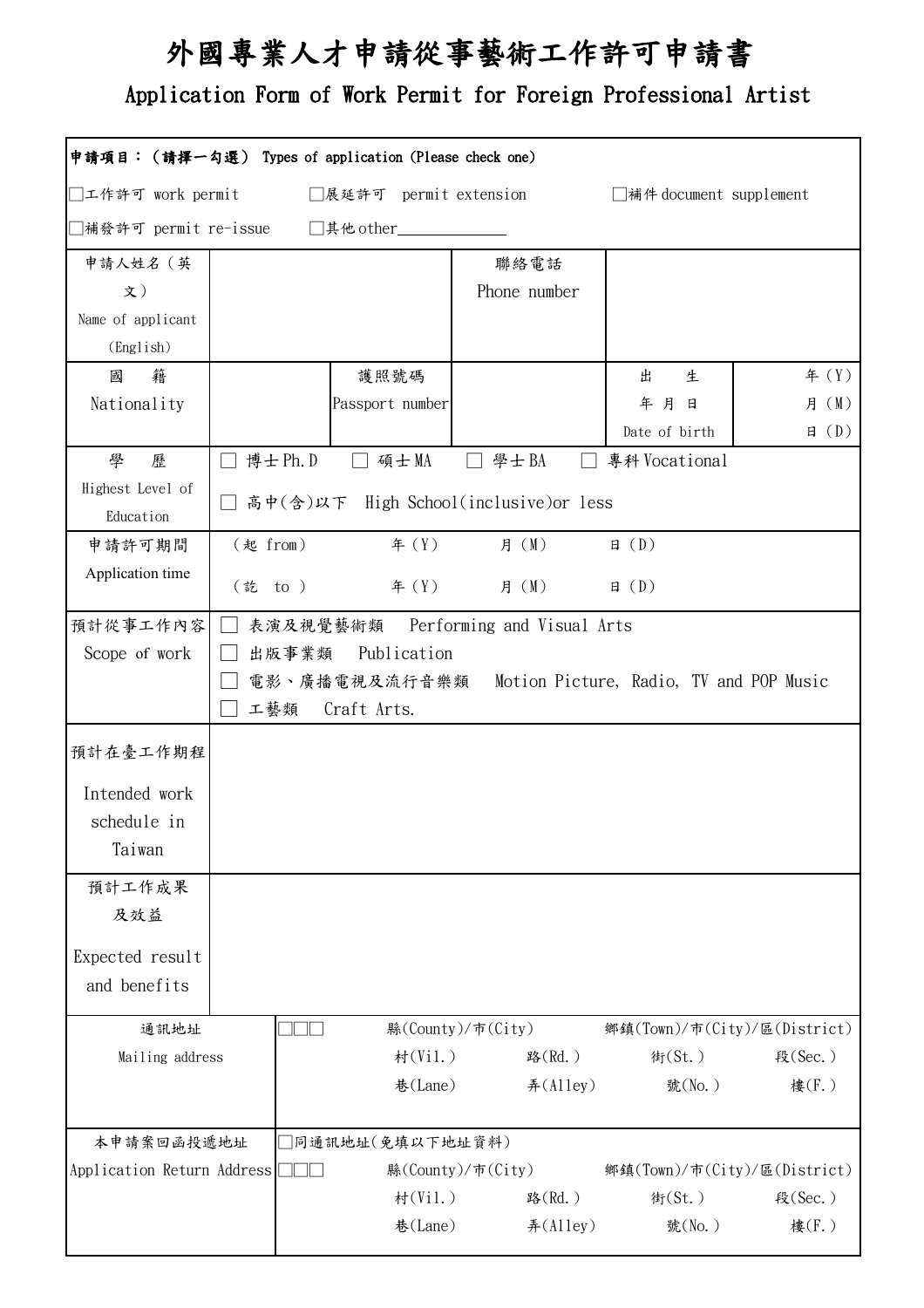| 申請人簽章                                           | 以上資料均據實填報,如有虛偽,願負法律上之一切責任。                                               |                           |                |             |  |
|-------------------------------------------------|--------------------------------------------------------------------------|---------------------------|----------------|-------------|--|
| Signature or stamp of                           | Both Parties shall be subject to applicable laws for any fabrication     |                           |                |             |  |
| applicant                                       | and/or falsification of the above facts.                                 |                           |                |             |  |
|                                                 |                                                                          |                           |                |             |  |
| 審查費收據                                           | 繳費日                                                                      | 年 $(Y)$                   | 郵局局號           |             |  |
| Receipt for application fee                     | Payment date                                                             | 月 (M)                     | Branch code    |             |  |
| (正本免附,填表範例請參閱                                   |                                                                          | $\boxplus$ (D)            |                |             |  |
| 背後說明)                                           | 劃撥收據號碼(8碼)或交易序號(9碼)                                                      |                           |                |             |  |
| (needn't submit; reference                      | Receipt No. $(8 \text{ digits})$ or transaction No. $(9 \text{ digits})$ |                           |                |             |  |
| on the back as for how to                       |                                                                          |                           |                |             |  |
| $\left  \text{fill in the form } \right\rangle$ |                                                                          |                           |                |             |  |
| 受委託私立就業服務機構名稱:                                  |                                                                          |                           | (單位圖記)<br>負責人章 | 位<br>單<br>휼 |  |
| Name of the Manpower Agent Entrusted            |                                                                          |                           | Chop           |             |  |
| 許可證號:                                           |                                                                          |                           |                |             |  |
| 專業人員:                                           |                                                                          | (簽章)                      |                |             |  |
| Specialist                                      |                                                                          | Signature & Personal Seal |                |             |  |
| 聯絡電話:(<br>$) -$                                 |                                                                          |                           |                |             |  |
| Tel:                                            |                                                                          |                           |                |             |  |
|                                                 |                                                                          |                           |                |             |  |

|              |               | □欲親自取件者請打「∨」並加附【親自取件聲明書】。Please Check if pick-up in person (with declaration sheet) |
|--------------|---------------|-------------------------------------------------------------------------------------|
| 收            | 收             |                                                                                     |
| 文            |               |                                                                                     |
| 章            | 號             |                                                                                     |
| Filing stamp | Filing number |                                                                                     |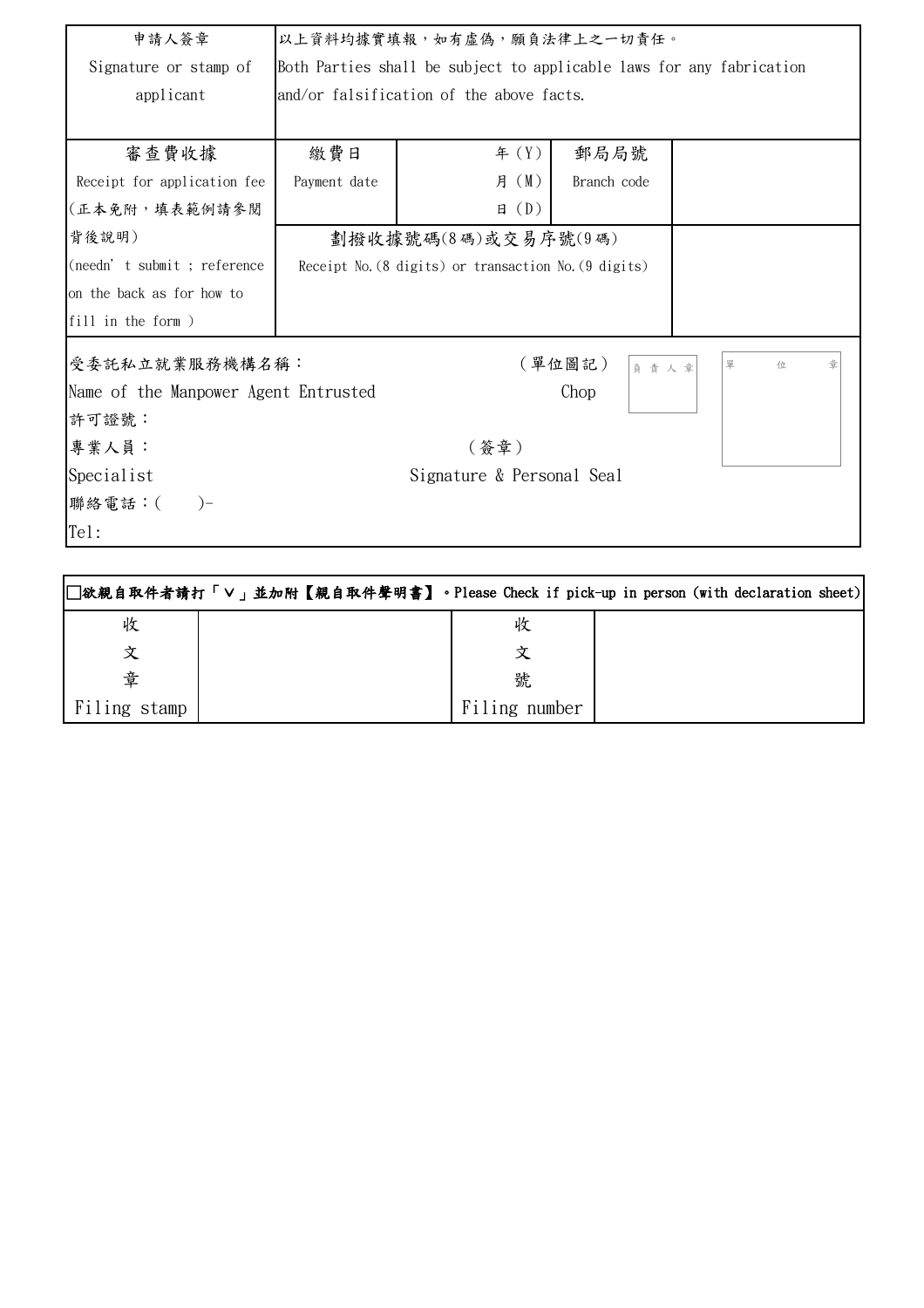#### ※審查費收據填表範例說明:

審查費(500元)收據分為電腦收據(白色)及臨櫃繳款收據(綠色)2種,填寫如下: (1) 電腦收據(各郵局開具之白色收據):



填寫 繳費日期: 104年08月12日,郵局局號: 030118,劃撥收據號碼(8碼): 00000425 (2) 臨櫃繳款收據(郵局派本機關駐點開具之綠色收據):



填寫 交易序號(9碼): E-8038482,繳費日期: 104 年 8 月 18 日,郵局局號: 000100-6

### ※Examples of how to fill in the form

There are two kinds receipt of the application fee (500 NTD each case)

(1)If the applicant pay the fee at the post office before submitting the application (a WHITE slip) example

00000425 104/08/12 10:28:24 00000425 104/08/12 030118 1A4 578109 030118 fill in the form as follow payment date: 104 y 08 m 12 d; branch code:  $\text{branch code}$   $\text{load}$  ipt No. (8 digits): 00000425 receipt No.(8 digits) branch code payment date

(2)If the applicant pay the fee at the counter while submitting the application in person (a PINK slip)

| example upper right corner E-8038482; |                              | $^{\prime}$ branch $\left[ 000100-6 \right]$ |
|---------------------------------------|------------------------------|----------------------------------------------|
| with the stamp of the post office     | $code - \blacktriangleright$ |                                              |
|                                       | 104. 8. 18                   |                                              |
|                                       |                              |                                              |

fill in the form as follow transaction No. (9 digits): E-8038482 Neayment date: 104 y 08 m 18 d ; branch code: 000100-6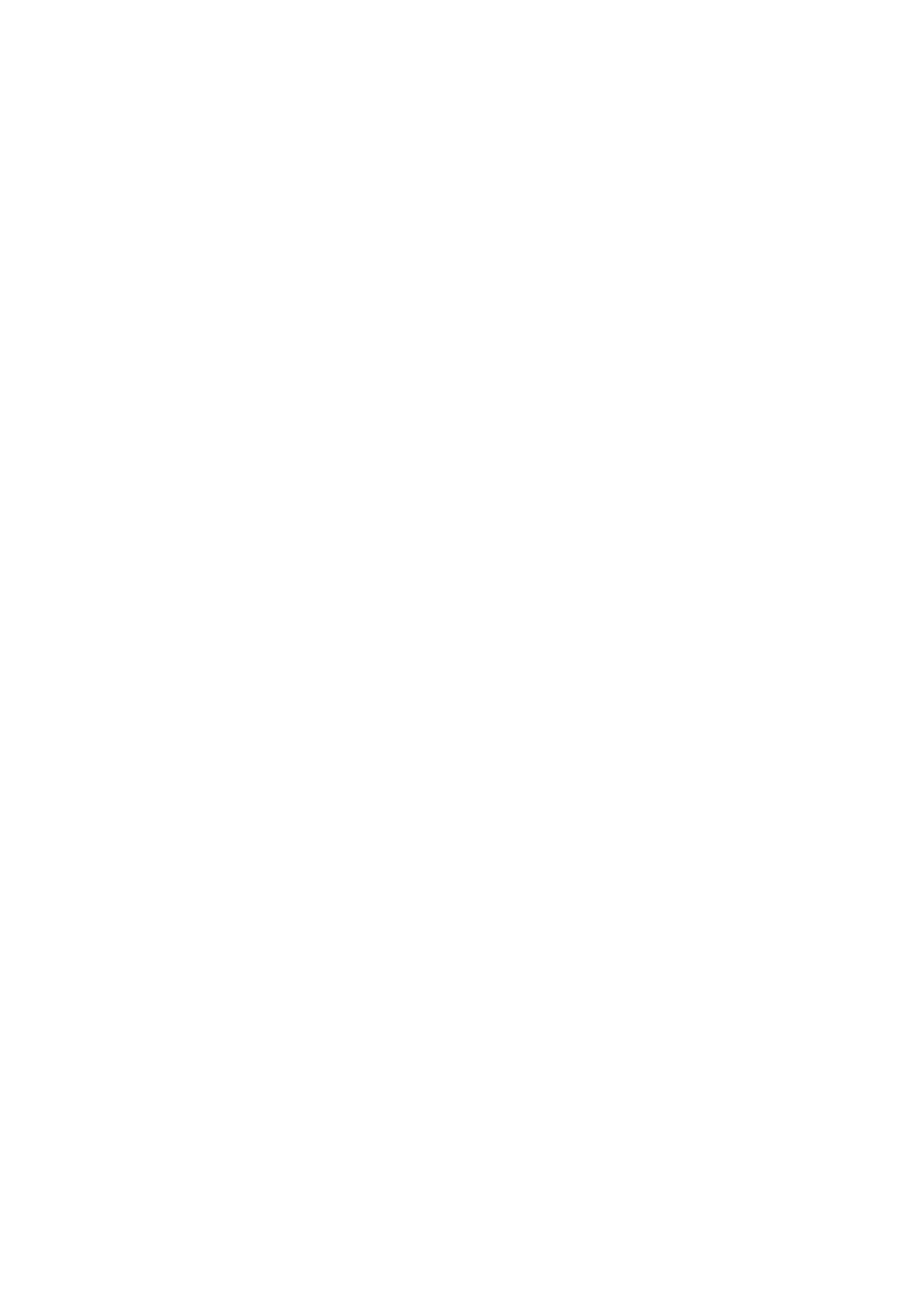## 申請外國專業人才從事藝術工作許可注意事項

### **Foreign professional artist work permit application notes**

一、適用對象:依外國專業人才延攬及僱用法第 10 條申請藝術工作許可者。

Applicable objects: According to Article 10 of the "Act for the Recruitment and Employment of Foreign Professionals".

二、申請方式:

Methods of Application:

1. 由專人送至機關收件櫃台辦理(地址:臺北市中正區中華路一段 39 號 10 樓)。 Personally delivered Application to Reception Counter No. 6 for processing (Address: No.39 Zhonghua Rd., Sec. 1, 10 Fl., Zhongzheng District, Taipei City).

2. 利用掛號郵寄申請,郵寄地址:10042 臺北市中正區中華路一段39號10樓,收件人註明:勞動力發展署 (申請「外國人申請從事藝術工作許可」)收。

 Mail application via registered mail. Address: No.39 Zhonghua Rd., Sec. 1, 10 Fl., Zhongzheng District, Taipei City 100. Recipient: Workforce Development Agency(Foreign artist work permit application).